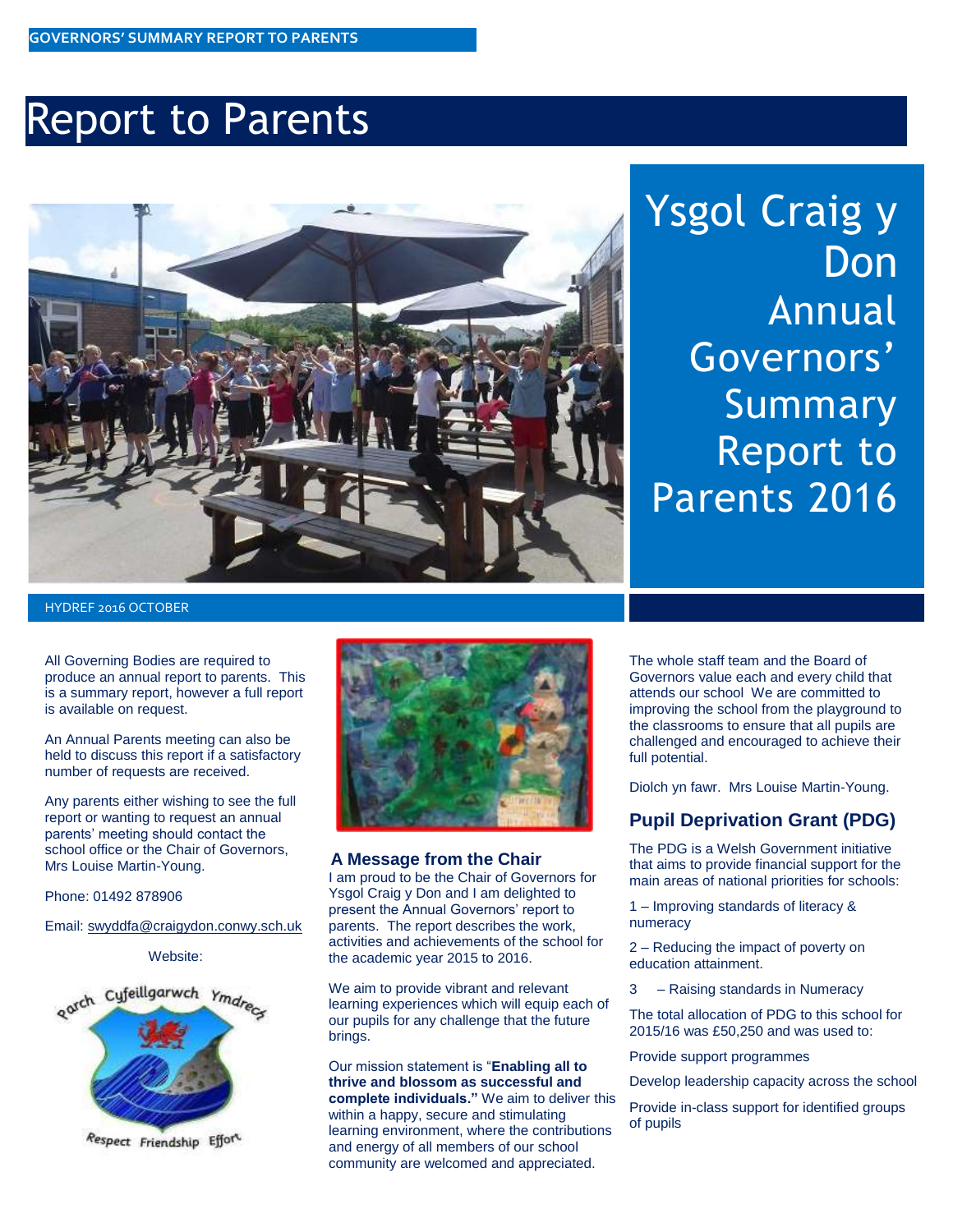Monitor the attendance of identified pupils and to work with them and their families to improve attendance rates.

Make effective use of tracking data, CAT4 tests, FFT profiles and teacher assessments to monitor pupil and progress and to focus interventions more effectively.

Invest in resources and staff training in creative use of media technology to enhance and enrich the learning experience of the target groups of pupils in literacy and numeracy.

Our School Development Plan identifies how we use the PDG to support our more vulnerable pupils. It also shows how we allocate other finances to support school progress, including the EIG (Education Improvement Grant).





### **Current Governing Body**

If you would like to contact a member of the Governing Body, please contact the Clerk to the Governors, Mrs Carol Walsh at the school office.

 Mrs Louise Martin-Young, Chair of **Governors** 

Mrs Sandra Helme, Vice Chair

Mr Iwan Jones, Headteacher

Ms Elaine Gelling, Deputy Headteacher

Mrs Gwenda dos Santos, Staff Representative

Mrs Bethan Roberts, Staff Representative

Mr Andy Brazier

Dr Caroline Hinds

Mr Daniel Wilde

Mr Frank Bradfield

Mr Gareth Jones

Ms Miriam Lindsay Pearce

Mr Richard Wigzell

Councillor Gerry Davies

#### **School's Attendance Data**

*Attendance Data for the Academic year September 2015- August 2016.*

**Whole school attendance = 94.2%**

**Authorised Absences = 5.6%**

**Unauthorised Absences = 0.2%**

#### **School's Opportunity for Sport**

PE at Ysgol Craig y Don focuses on developing the pupils' physical literacy (or physical competency) and life skills. At this age it is important for children to acquire, practice and maintain the basic movement skills of agility, balance and coordination which in turn enables them to carry out basic movement skills such as walking , running, skipping, hopping, crawling, rolling, turning, catching, throwing, jumping, landing, kicking, trapping, aiming, hitting and many more.

With this grounding they then have the confidence and motivation to participate in activities and sports which require all these basic skills.

PE lessons at Craig y Don provide new and varied opportunities to learn new skills and develop existing ones. Pupils are challenged and they experience regular success, which in turn boosts their self-esteem and gives them the confidence to participate in activities both in and out of school.

The pupils thoroughly enjoy their PE lessons, they work effectively as individuals and in teams, and put in their best effort at all times.

In addition to developing their fundamental movement skills, body management and ball/racket skills pupils also get the opportunity to participate in and learn about outdoor adventurous activities including:

- Orienteering and map reading
- Problem solving and teambuilding
- Bouldering (climbing)
- Shelter and tent building

With Ysgol Craig y Don being in an area of such natural beauty, we feel it is important to show the pupils what activities are possible and available to them in their immediate outdoor surroundings.

Last year pupils and staff at Ysgol Craig y Don put together a short film to showcase physical literacy in our school. You can find a link to this movie at: [https://www.youtube.com/watch?v=vvY-](https://www.youtube.com/watch?v=vvY-5rnzzdM)[5rnzzdM](https://www.youtube.com/watch?v=vvY-5rnzzdM)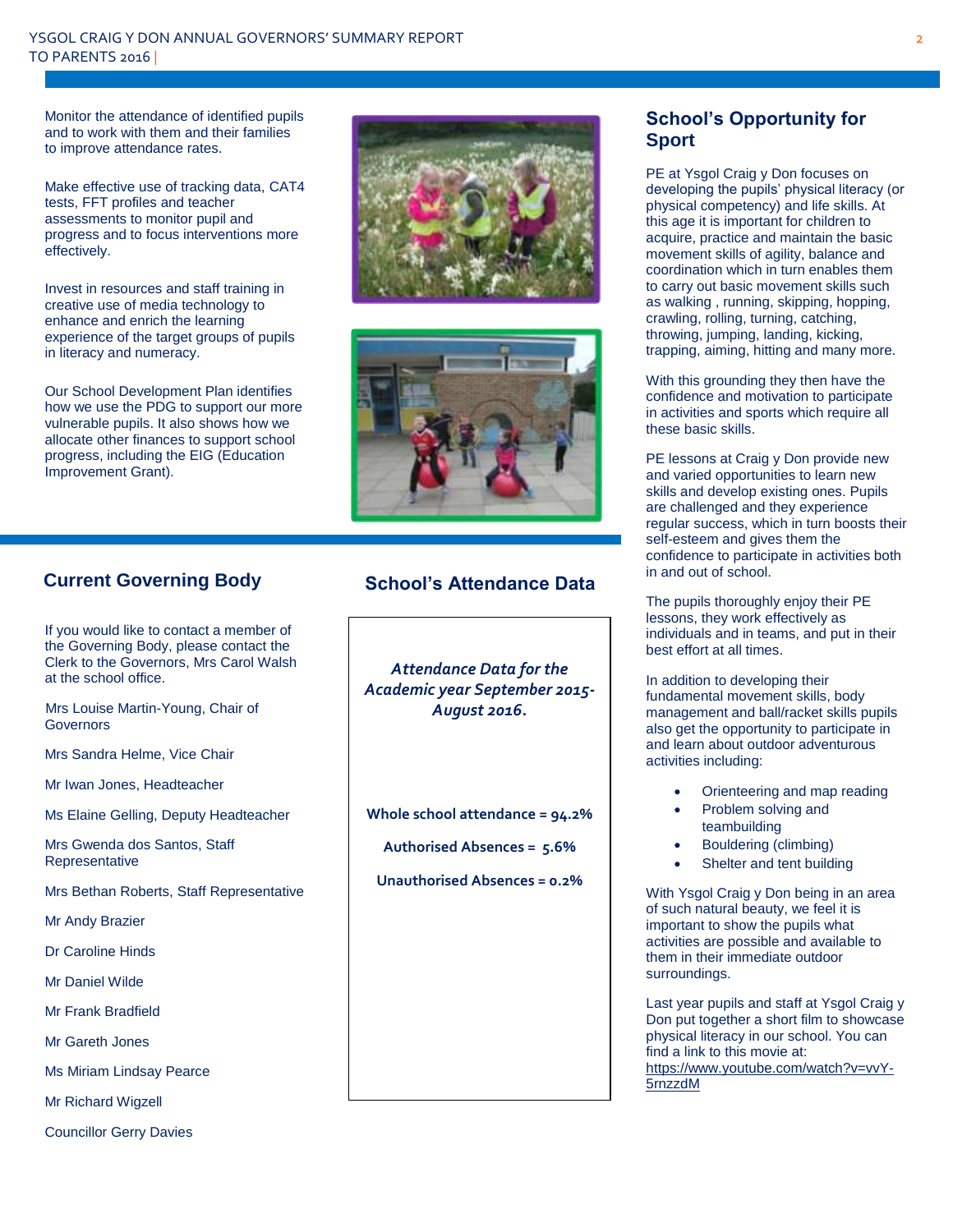#### **School's Performance Data**

Here are the school results at the end of Year 2 and 6 for 2015/16. Whilst pupils progress at different rates, the expected attainment for pupils is Outcome 5 at the end of Year 2 and Level 4 by the time they reach the end of Year 6. These tables show the %age of pupils achieving at least these standards in the core subjects. No pupils failed to register due to absence or other reason and no pupil was dis-applied. We are very pleased with these results and acknowledge the hard work over the last twelve months by pupil and staff with the support of our parents.

|            | <b>FOUNDATION PHASE</b> |                                     |                      |  | <b>KEY STAGE 2</b> |                       |                                     |                      |
|------------|-------------------------|-------------------------------------|----------------------|--|--------------------|-----------------------|-------------------------------------|----------------------|
|            | <b>SCHOOL</b><br>2016   | <b>LOCAL</b><br><b>AUTH</b><br>2016 | <b>WALES</b><br>2016 |  |                    | <b>SCHOOL</b><br>2016 | <b>LOCAL</b><br><b>AUTH</b><br>2016 | <b>WALES</b><br>2016 |
| <b>LCE</b> | 90                      | 86                                  | 88                   |  | <b>ENG</b>         | 90                    | 89                                  | 90                   |
| <b>MDT</b> | 92                      | 88                                  | 90                   |  | <b>MATHS</b>       | 92                    | 89                                  | 90                   |
| <b>PSD</b> | 96                      | 95                                  | 95                   |  | <b>SCI</b>         | 90                    | 91                                  | 91                   |
| <b>FPI</b> | 88                      | 83                                  | 87                   |  | <b>CSI</b>         | 88                    | 86                                  | 88                   |

#### **School's Achievements 2015-2016**

#### **Highlights**

**St David's Day Coffee Morning** - Eisteddfod competitors show-cased their singing skills and we celebrated all things Welsh. The Nursery Class also entertained their families in a St David's Day Singalong.

Year 6's two night residential stay in **Cardiff** where they immersed themselves into our Welsh heritage, history and culture including visits to the Welsh Assembly, Big Pit, San Ffagan and Wales' Millennium Stadium.

Year 4's one night residential stay in **Glan Llyn** had a sprinkling of extra fun on the last day in the form of snow!

**Formula 1 Challenge** – this was the first year for our school to enter this competition and we we delighted that one of our three teams won the Best Team Image Award.

**Diabetes UK**. More than £4000 was raised in support of this worthy cause. Mr Jones ran the London Marathon with the support of the pupils in school who gave him useful tips for the event itself. Some of these be found in the Classes sections in this Prospectus and they are great reading. Mr jones would be the first to agree that he has possibly let his fitness go since his playing days and he might be a couple of pounds over his fighting weight. However, with everyone's support he showed what can be achieved with some determination, effort and a decent supply of plasters.

We raised a significant amount of money this year for several other charities including Water Aid, McMillan Biggest Coffee Morning, Breast Cancer care and also donated clothing to the Salvation Army.

By using the new **School Film Kit**, we were the proud winners of the Conwy Physical Literacy Film award for our short film Physical Literacy in Our School (available on our website). The kit was also used to create DVD's of our Infants Christmas plays which proved to be popular.

**PTA Activities**. We continue to be very lucky to have such a committed PTA. Money raised was used to buy storage solutions throughout the school and to give the Under 5's polytunnel a facelift. Fund raising included film nights for Juniors and Year 1 & 2, children produced Christmas cards which were bought by their families, Christmas and Summer Fairs, Sponsored Walks, own-clothes days, selling mother and father's day gifts.

**Junior Sports Day** was held successfully for the first time on the all-weather Llandudno football pitch.

We launched our **new website** in January and it continues to be a showcase of our school life.